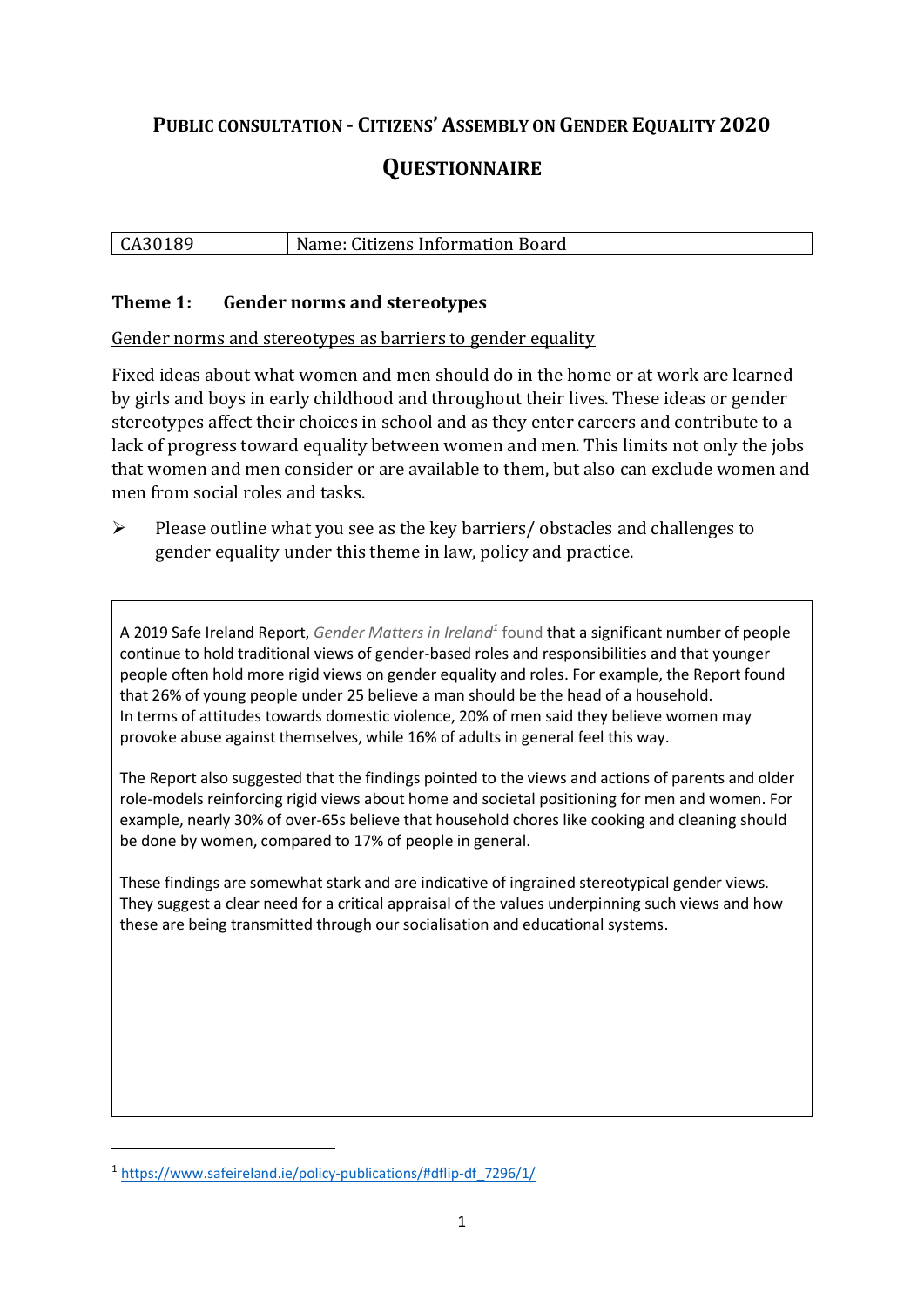➢ Please identify the steps to be taken to address the issues raised and who should address them (e.g. the state, private sector, education system etc.)

As a general observation, as well as a focus on law, policy and practice as parameters for the analysis of gender issues, underlying social values relating to the role of women, poverty and wealth differentials and social class embedded in our culture require critical consideration..

Actions identified relating to the six high level objectives of the National Strategy for Women and Girls 2017-2020 need to be progressed with a greater sense of urgency. While some progress has been made<sup>2</sup> much more needs to be done in the areas of gender stereotyping with particular reference to care provision in the home.

Specific actions that should be prioritised to combat embedded negative gender stereotypes and norms include:

- Schools should include organised education about gender from primary school onwards
- Establish a programme of activity including research, awareness raising, to promote positive gender norms.
- Take a zero-tolerance approach to gender based violence and harassment in the workplace
- Place emphasis on promoting positive gender stereotypes across public policies, and across all media.
- Create family friendly work environments which promote flexible working and which value women's as well as men's roles in childcare.
- Examine recruitment and promotion processes for gender bias.
- Promote women's and men's participation in occupational segregated areas, such as apprenticeships, science and technology for women, and education, health and caring professions for men.

# **Theme 2: Work: Occupational segregation by gender, gender discrimination and the gender pay gap**

Women and men are often concentrated into different kinds of jobs and within the same occupations, women are often in work that is less well paid and has less opportunities for career advancement. Women often work in areas where they can work part-time so as to fit in with their caring responsibilities. While many men work in low paid jobs,

1

<sup>2</sup> [https://www.unece.org/fileadmin/DAM/Gender/Beijing\\_20/Ireland.pdf](https://www.unece.org/fileadmin/DAM/Gender/Beijing_20/Ireland.pdf)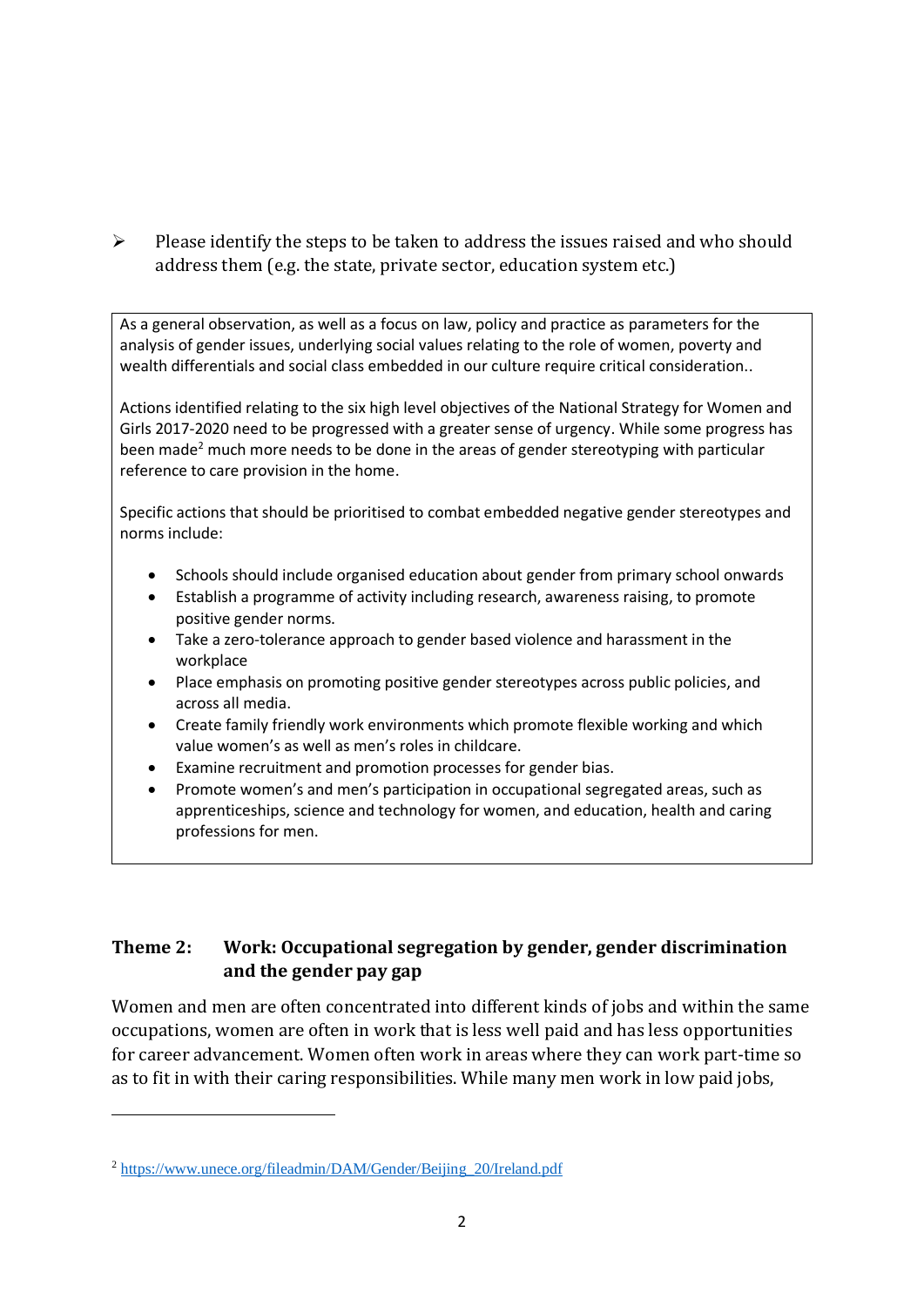many professions dominated by women are also low paid, and professions that have become female-dominated have become lower paid. This worsens the gender pay gap (the average difference between the wages of women and men who are working).

➢ Please outline what you see as the key barriers/ obstacles and challenges to gender equality under this theme in law, policy and practice.

The majority of workers who currently earn the minimum wage are female. Women of all ages are particularly vulnerable to lower rates of pay, especially if working part-time, working unpredictable hours, on temporary contracts or in certain sectors such as retail and hospitality which are frequently low-paid positions<sup>3</sup>. Also, there is a greater likelihood of part-time working by women which is often linked to the need to combine work with caring responsibilities. Data from the Labour Force Survey indicates that in 2018 the majority (57.9%) of those earning the minimum wage or less were working part-time.

According to figures from Eurostat<sup>4</sup>, women's gross hourly earnings were 16% below those of men in the European Union, while the gender pay gap in Ireland was 13.9%. The gender pay gap is generally much lower for new labour market entrants and tends to widen with age.

Feedback from CIB delivery services -- Citizens Information Services (CISs) the Citizens Information Phone Service (CIPS) and MABS points to the significant challenge many parents with children, particularly lone parents, face in taking up employment because of the poor availability and cost of child care. Other difficulties, referenced in queries by women and in feedback from Information/Advice Providers on issues impacting their clients, include welfare to work traps and related household financial strain. The interaction between the tax and social welfare system, the difficulty in transitioning from welfare to work, the types of jobs available and whether the skills of those seeking work match the requirements of these jobs are all relevant factors.

Women accounted for 70% of part-time workers (321,600 workers), of which over 20% classified themselves as involuntary part-time or underemployed.<sup>5</sup> The insufficient provision of childcare is one of the main causes of high female inactivity but so too is the cultural gap between male and female participation in household work, elder care and emotional labour<sup>6</sup>. Research has demonstrated that over half of inactive Irish females reported caring responsibilities as the main reason for inactivity, against an EU average of 31%.

Key factors relating to women in employment can be summarised as follows:

- <https://www.nerinstitute.net/research/earnings-and-low-pay-republic-ireland> <sup>4</sup> [https://ec.europa.eu/eurostat/statistics-](https://ec.europa.eu/eurostat/statistics-explained/index.php/Gender_pay_gap_statistics#Gender_pay_gap_levels_vary_significantly_across_EU)
- [explained/index.php/Gender\\_pay\\_gap\\_statistics#Gender\\_pay\\_gap\\_levels\\_vary\\_significantly\\_across\\_EU](https://ec.europa.eu/eurostat/statistics-explained/index.php/Gender_pay_gap_statistics#Gender_pay_gap_levels_vary_significantly_across_EU)
- <sup>5</sup> [https://ec.europa.eu/info/sites/info/files/file\\_import/2019-european-semester-country-report-ireland\\_en.pdf](https://ec.europa.eu/info/sites/info/files/file_import/2019-european-semester-country-report-ireland_en.pdf)

-

<sup>3</sup> Collins, M, 2016, *Earnings and Low Pay in the Republic of Ireland*, NERI,

<sup>6</sup> NWCI (2019) Pre-Budget Submission to DEASP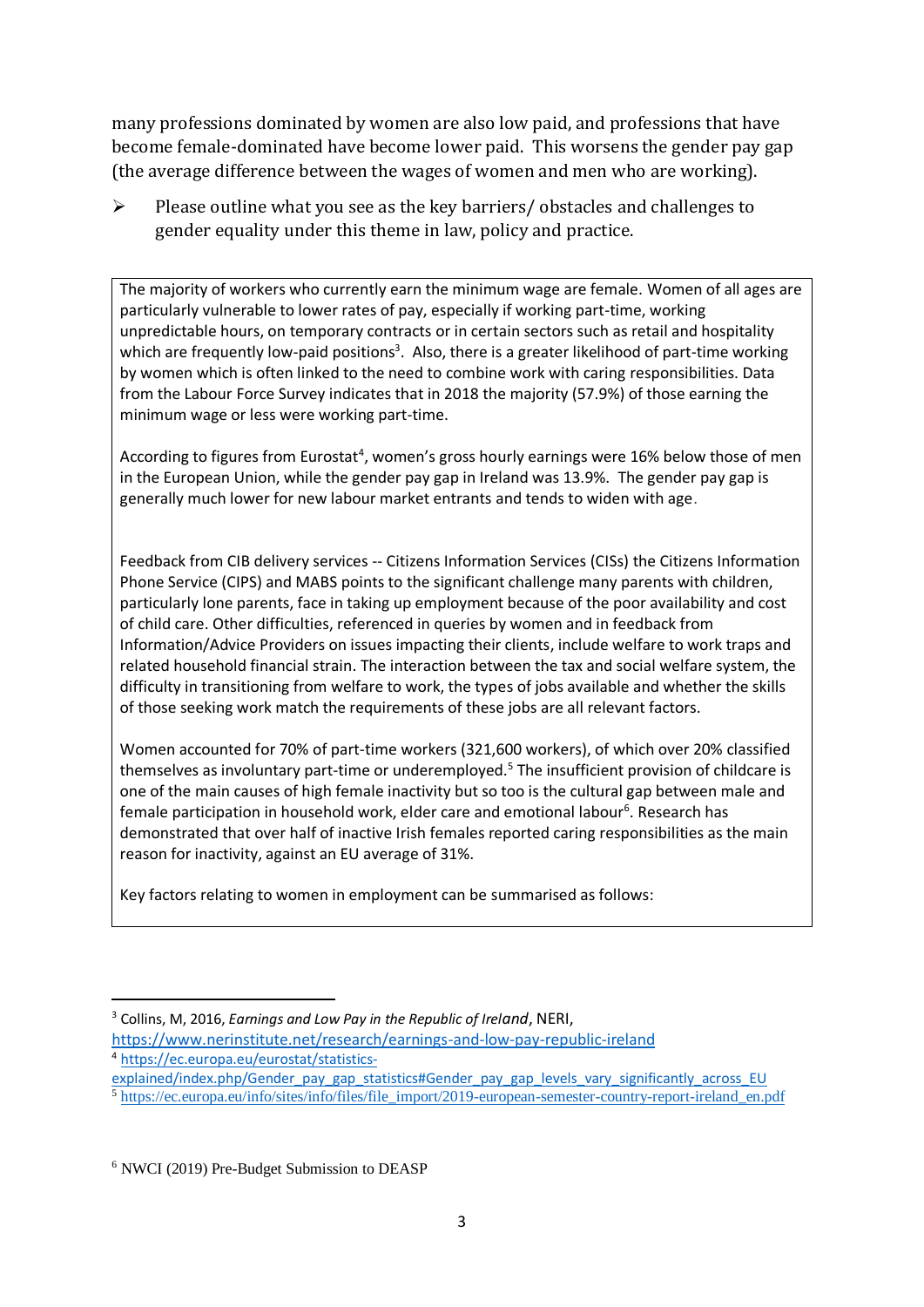- While women on low pay work both full-time and part-time, in the low paid part-time sector, women predominate – the latter is a key contributory factor to women's low income and related economic insecurity;
- In some instances women on low pay are the only wage earners in the household;
- Many women on low pay support children;
- Women seeking to work on a part-time or flexible basis are often restricted to low-level and low-paid positions that do not make the most of their skills;
- Women and men in low paid positions need to continue to work to earn a living and often don't have time to invest in training and upskilling, and, as a result, get trapped in low paid situations even though they want to progress.

Research carried out by the Nevin Economic Research Institute<sup>7</sup> shows that the risk of low pay in households consisting of one adult with children was just over 50% -- this is likely to apply to women to a greater extent than men given that lone parents are predominantly women and that low pay is most prevalent in specific sectors of the labour market where there is a preponderance of women.

The types of jobs available to women who have child care responsibilities and/or who are seeking to return to the workplace or to take up employment for the first time are often precarious and low-paid. While the growing focus internationally on micro-jobs and the idea of 'bundling' 'slivers of time' to create a working week may be attractive to some professionals and freelance workers, it is likely to be a contributory factor to the entrapment of women in low-paid employment.<sup>8</sup>

Contemporary work restructuring involving the contracting out of public services (in particular, home care services) to the private sector has contributed to the destabilisation of work sectors traditionally occupied by women. Private contractors operate a business model that requires a maximisation of profits which frequently results in driving down pay and terms and conditions of employment. This has almost certainly resulted in further undermining the position of women in the lowest paid sectors of employment, many of whom are migrant women in domestic and personal care roles.

The cost of childcare acts as a significant labour market barrier for women. Recent research findings referenced in the Irish Times<sup>9</sup> found that half of working mothers have considered giving up work due to the cost of childcare; almost 90% feel "overwhelmed at times" by the pressures of balancing work and their personal lives; while almost half feel they have been discriminated against at work because they are women.

**.** 

<sup>7</sup> <https://www.nerinstitute.net/research/earnings-and-low-pay-republic-ireland>

<sup>8</sup> Murphy, M. (2014), Ireland's lone parents, social welfare and recession, [http://www.communitylawandmediation.ie/\\_fileupload/The%20Journal/CLM-eJournal-Issue-2-Volume-](http://www.communitylawandmediation.ie/_fileupload/The%20Journal/CLM-eJournal-Issue-2-Volume-3%20(December%202014).pdf)[3%20\(December%202014\).pdf](http://www.communitylawandmediation.ie/_fileupload/The%20Journal/CLM-eJournal-Issue-2-Volume-3%20(December%202014).pdf)

<sup>9</sup> [https://www.irishtimes.com/news/social-affairs/half-of-working-mothers-consider-giving-up-work-over](https://www.irishtimes.com/news/social-affairs/half-of-working-mothers-consider-giving-up-work-over-childcare-costs-1.4189580)[childcare-costs-1.4189580](https://www.irishtimes.com/news/social-affairs/half-of-working-mothers-consider-giving-up-work-over-childcare-costs-1.4189580)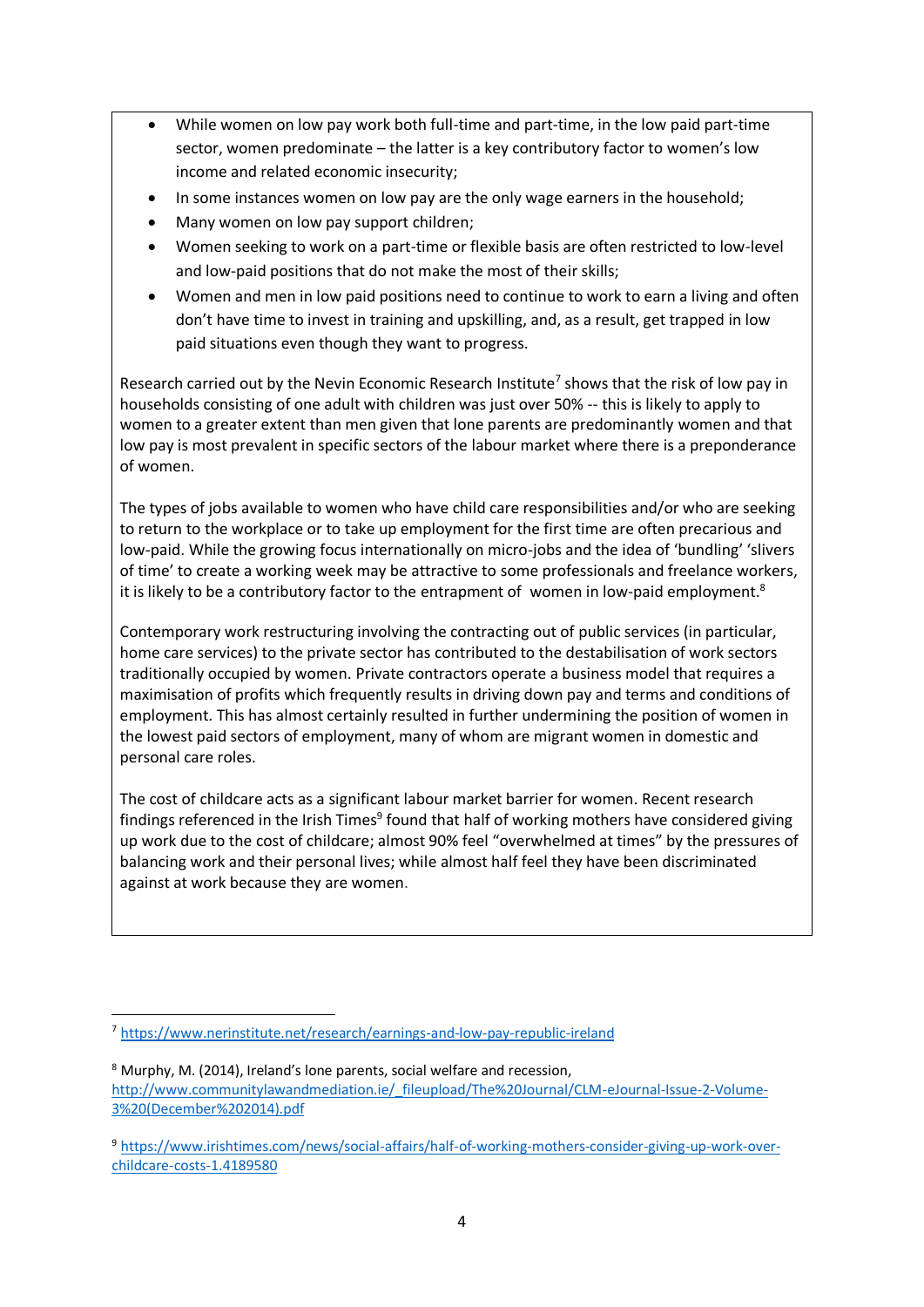- ➢ Please identify the steps to be taken to address the issues raised and who should address them (e.g. the state, private sector, education system etc.)
	- Activation policies need to take more cognisance of the gender aspects of both part-time work (which is frequently precarious and inflexible) and full time work which impacts on people's ability to carry out their child care responsibilities without undue stress;
	- The Gender Pay Gap Information Bill 2019 (which lapsed with the dissolution of the Dáil) requires certain employers to publish information relating to the remuneration of their employees by reference to the gender of such employees. This legislation should be enacted as a matter of priority by the incoming Government and should be extended on a phased basis to cover all employers with more than 20 staff.
	- Consideration should be given to the introduction of a more flexible working day (e.g., beginning at 7am and ending at 7pm) to facilitate earlier or later starts and finishes than possible in the usual 9-5 working day.
	- Additional and targeted research is required to get more comprehensive gender disaggregated data relating to low-paid employment;
	- There is a need for more research and analysis in relation to possible linkages between under-investment in public child care and women in low paid employment.

# **Theme 3. Care, paid and unpaid, as a social and family responsibility**

Care -- the social responsibility of care and women and men's co responsibility for care, especially within the family

Women remain disproportionately responsible for unpaid care and often work in poorly paid care work. For working parents or [lone parents,](https://aran.library.nuigalway.ie/bitstream/handle/10379/6044/Millar_and_Crosse_Activation_Report.pdf?sequence=1&isAllowed=y) balancing paid work with parenting and or caring for older and dependent adults presents significant challenges. Women are [most disadvantaged by these challenges,](https://eige.europa.eu/gender-equality-index/game/IE/W) yet men also suffer from lack of opportunities to share parenting and caring roles. Despite recent legislation and policy initiatives to support early years parental care, [inequalities in the distribution of unpaid](https://www.ihrec.ie/app/uploads/2019/07/Caring-and-Unpaid-Work-in-Ireland_Final.pdf)  [care](https://www.ihrec.ie/app/uploads/2019/07/Caring-and-Unpaid-Work-in-Ireland_Final.pdf) continue between women and men. The cost of childcare has been identified as a particular barrier to work for women alongside responsibilities of caring for older relatives and dependent adults.

 $\triangleright$  Please outline what you see as the key barriers/ obstacles and challenges to gender equality under this them in law, policy and practice.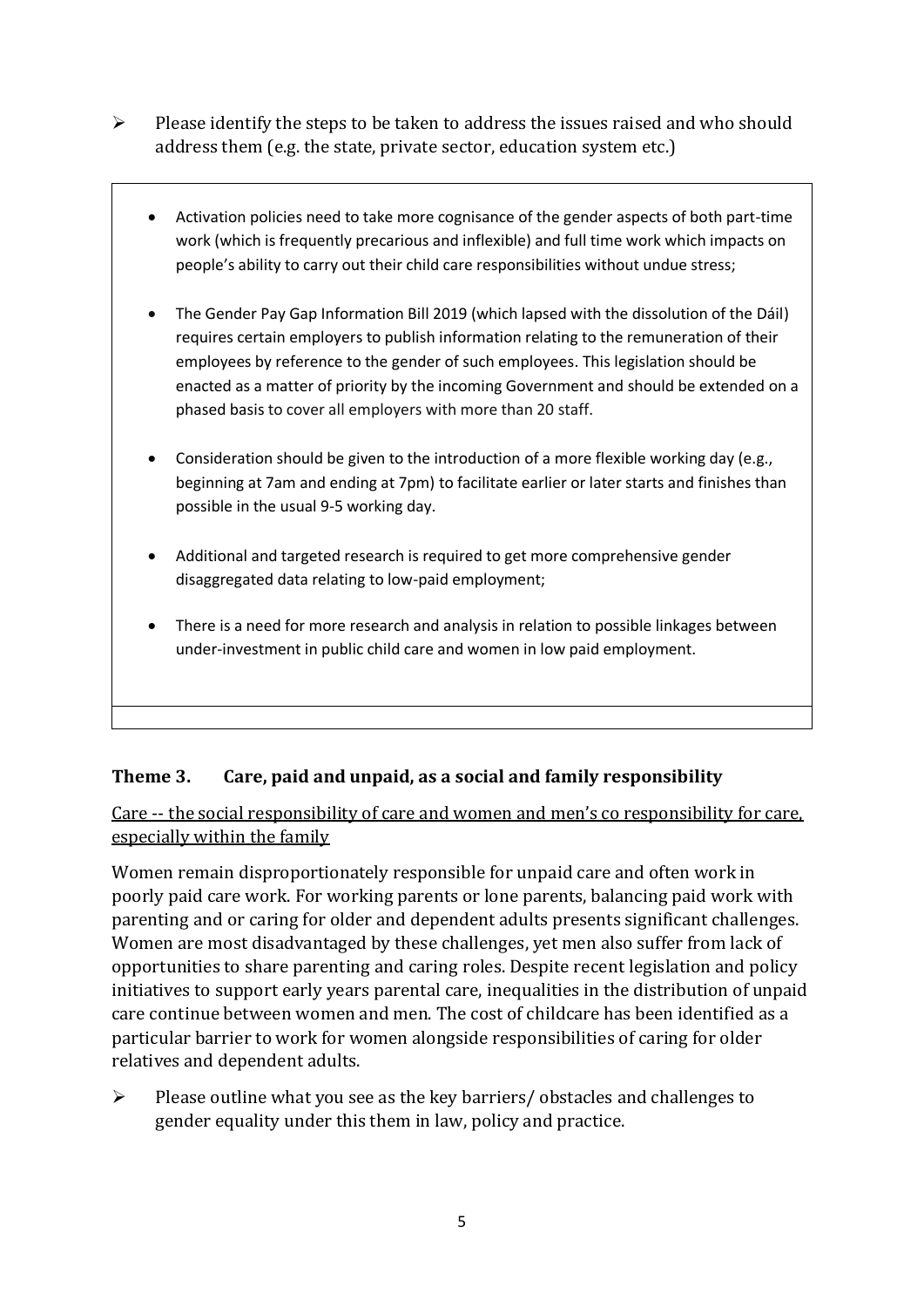While there have been significant developments in recent years, including increased participation by women in the workplace, there remain considerable gaps in supports for caring and unpaid work.

The vast majority (98%) of those who were looking after home/family in 2016 were women even though the number of men looking after home/family nearly doubled in the 10 years up to 2016, rising from 4,900 to 9,200.

A joint ESRI and IHREC 2019 report <sup>10</sup> found that on average, women in Ireland spend double the time of men on caring and more than twice as much time on housework. The average time spent on care across the whole population is 16 hours per week, 10.6 hours for men and 21.3 hours for women. Among those providing regular childcare i.e. at least once a week, the mean weekly time is 35.2 hours per week: 42.6 hours for women and 25.2 hours for men.

#### *Childcare provision and costs*

Affordable early childhood education and care (ECEC) remains one of the most significant barriers to women's equal participation in employment, education and training $^{11}$ .

During the past number of years, feedback from CISs and MABS has consistently identified the cost of childcare and the lack of adequate childcare support structures as major barriers to parents (particularly women) taking up work, increasing working hours and/or participating in activation programmes.<sup>12</sup> In light of this, CIB welcomes the roll-out of the National Childcare Scheme and its provision of both universal and targeted measures for families in need of childcare.

➢ Please identify the steps to be taken to address the issues raised and who should address theme (e.g. the state, private sector, education system etc.)

A joint ESRI and IHREC 2019 report<sup>13</sup> identified a need for changes in social and employment policies that support carers, facilitate the combination of care and employment and encourage greater male participation in care. It also highlights the need to address the clear connection between caring responsibility and gender inequality in the labour market and states (p.xiii) that without greater equality in terms of unpaid work, greater gender equality in the labour market is unlikely to be achieved.

<sup>1</sup> <sup>10</sup> Caring and Unpaid Work in Ireland (2019). <https://www.esri.ie/system/files/publications/BKMNEXT382.pdf>

<sup>&</sup>lt;sup>11</sup> NWCI (2019) National Women's Council of Ireland's Pre-Budget Submission 2020 to the Department of Employment Affairs and Social Protection.

<sup>&</sup>lt;sup>12</sup> [https://www.citizensinformationboard.ie/downloads/social\\_policy/social\\_prebudget\\_2020.pdf](https://www.citizensinformationboard.ie/downloads/social_policy/social_prebudget_2020.pdf)

<sup>13</sup> <https://www.esri.ie/system/files/publications/BKMNEXT382.pdf>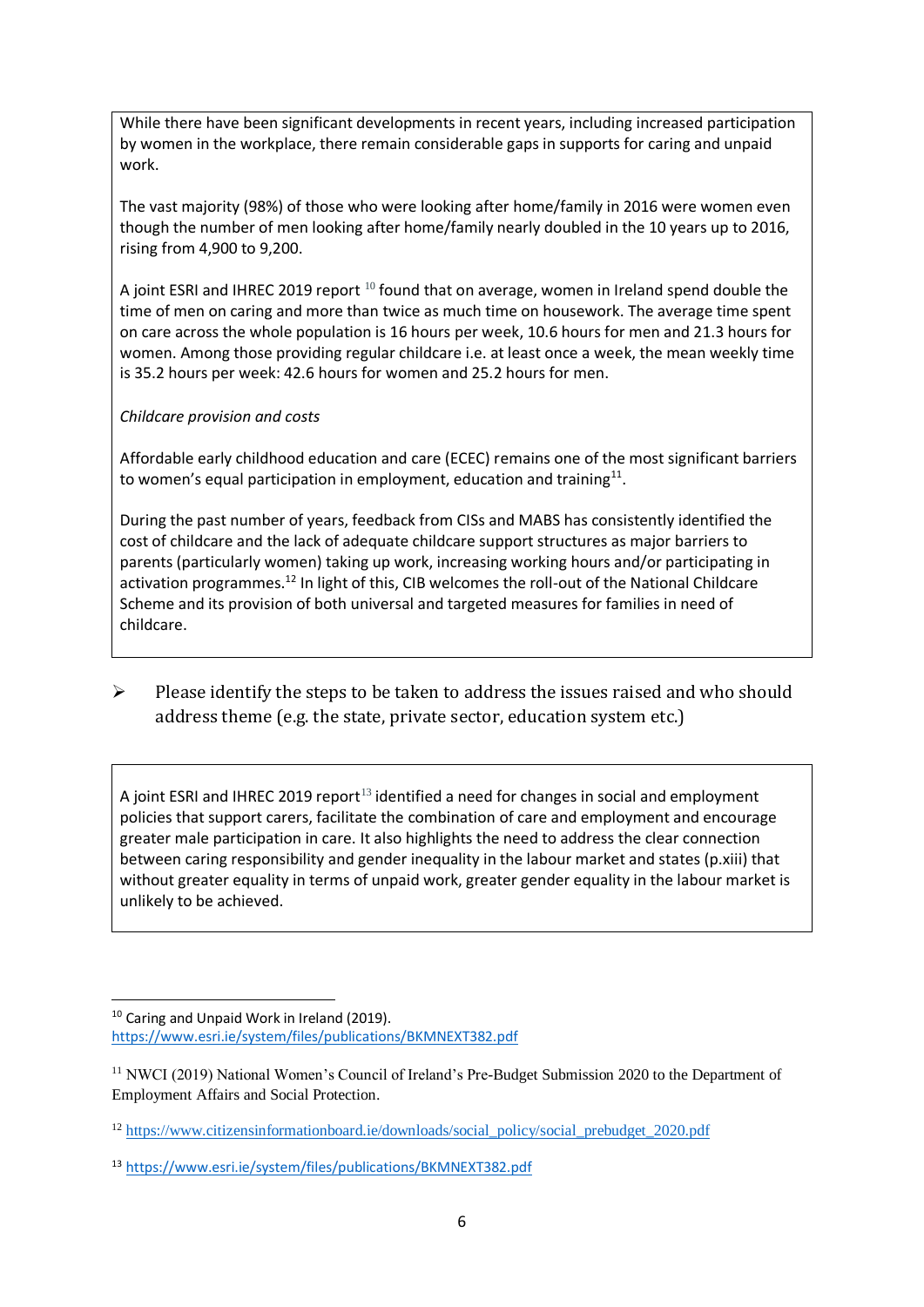Further research is necessary to explore the more detailed cultural, social and policy processes (social services, family policies, tax/welfare policies, employment policies) that shape gender roles in the home and the related ability of many women to engage in quality work.

It is important to ensure that family carers are adequately supported in their caring role and secured as far as possible from exposure to the negative professional and personal consequences which are commonly acknowledged to result from assuming the role. The right of workers to flexible working time, and its encouragement as a way of facilitating employees' balancing of work with care obligations is an important consideration.

The measures to support the balancing of work with providing care in the home must be part of a suite of measures by which Government supports family care, including those who choose to care full time. Those who do leave the workforce to care must be supported to re-enter it through appropriate reactivation initiatives when their caring role comes to an end, and offered adequate social security to ensure they do not fall into poverty through caring. To date activation policies have not fully catered for women with child care responsibilities.

Take-up of reduced hours options remains strongly gendered in Ireland (Russell et al., 2017b; Russell et al., 2014)<sup>14</sup>. Changes in organisational culture are needed to normalise part-time work among men, to reduce long hours work culture and to reduce the penalties attached to part-time work. This would also facilitate a shift towards more gender equality in paid and unpaid work. This change may also be consistent with many men's preferences.

Policies to assist working carers should include the following elements:

- Appropriate long-term care services to support dependent persons and their families
- Adequate Income support measures for full-time carers
- More working time flexibility arrangements

The literature on work and care suggests that carers who retain a working identity often respond better to the demands of caring, and are not as exposed to some of the risks associated with the caring role, such as social exclusion or isolation, or negative impact on psychological and physical wellbeing as well as on their financial circumstances.<sup>15</sup>

### **Theme 4: Women's access to, and representation in, public life and decision making**

Ensure women's participation and representation in decision-making and leadership in the workplace, political and public life

Women are systematically underrepresented in leadership in [economic](https://eige.europa.eu/gender-equality-index/2019/compare-countries/power/2/bar) and [political](https://eige.europa.eu/gender-equality-index/2019/compare-countries/power/1/bar)  [decision-](https://eige.europa.eu/gender-equality-index/2019/compare-countries/power/1/bar)making. Despite the introduction of a candidate gender quota (through the

<sup>-</sup><sup>14</sup> ESRI 2019.

<sup>15</sup> <https://familycarers.ie/wp-content/uploads/2019/10/Paying-the-Price-The-Hidden-Impacts-of-Caring.pdf> [https://familycarers.ie/wp-content/uploads/2017/10/Submission-to-Oireachtas-Joint-Committee-on-Justice-and-](https://familycarers.ie/wp-content/uploads/2017/10/Submission-to-Oireachtas-Joint-Committee-on-Justice-and-Equality-on-proposed-EU-Directive-on-Work-Life-Balance.pdf)[Equality-on-proposed-EU-Directive-on-Work-Life-Balance.pdf](https://familycarers.ie/wp-content/uploads/2017/10/Submission-to-Oireachtas-Joint-Committee-on-Justice-and-Equality-on-proposed-EU-Directive-on-Work-Life-Balance.pdf)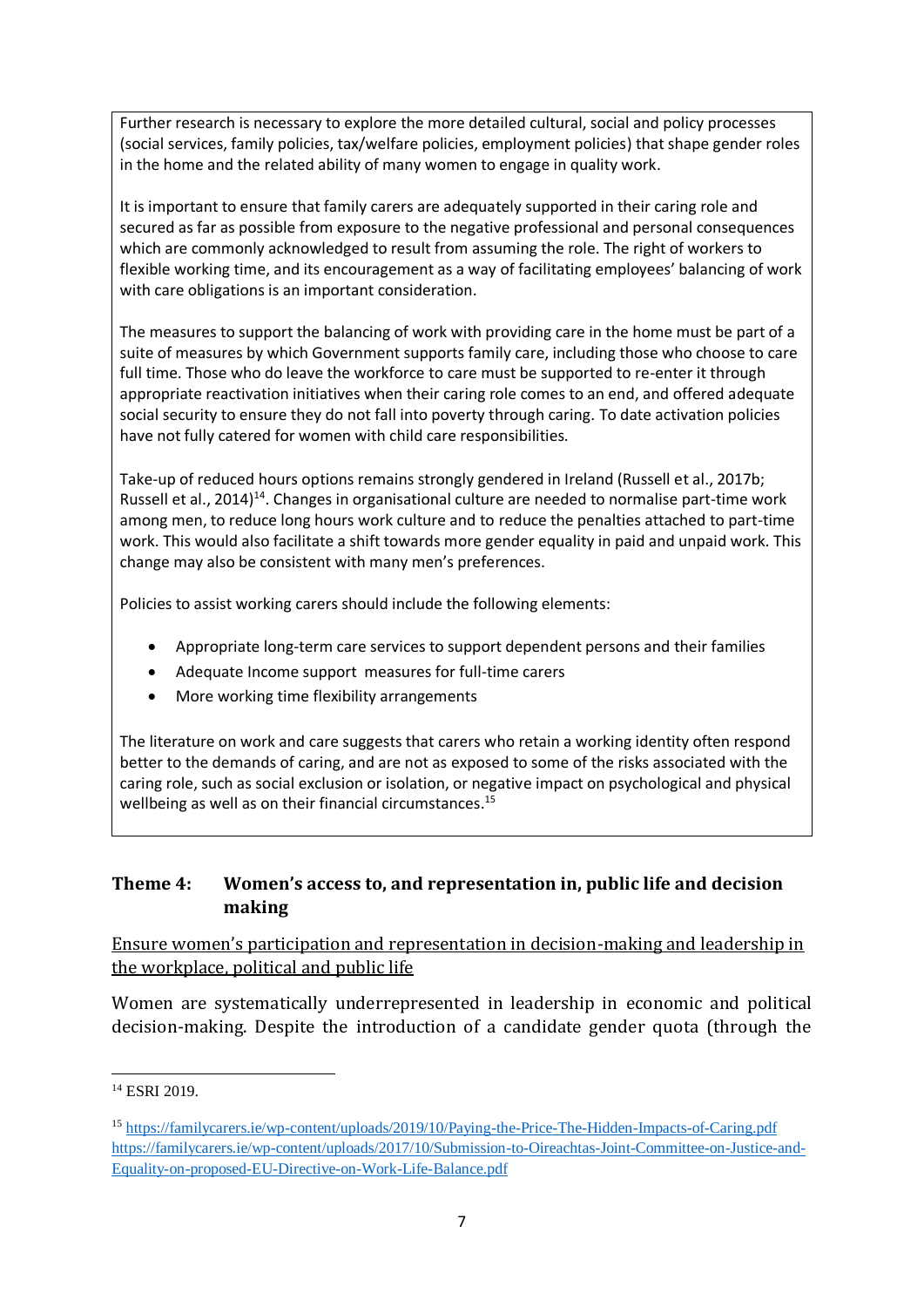system of party funding) for national political office, and [initiatives](https://betterbalance.ie/) to support women's access to corporate decision-making roles, men continue to dominate leadership positions. There are also issues to be considered around how media represents women and men.

 $\triangleright$  Please outline what you see as the key barriers/ obstacles and challenges to gender equality under this theme in law, policy and practice.

In 2017, the UN Committee on the Elimination of Discrimination against Women (CEDAW) published its observations on Ireland's combined sixth and seventh periodic reports. These observations were scathing about the efforts made by successive Irish governments and State agencies to eliminate discrimination against women and respect and vindicate women's human rights since the previous report in 2005. While some progress has been made since 2017, there remain significant issues which require attitudinal, policy and political changes.

The CEDAW Report identified 58 aspects of Irish life and legislation that "adversely affect women" and prevent them from enjoying "human rights and freedoms".

The Committee has called for state action for Traveller women on health, education, housing and employment outcomes.

On participation in public life, the Report asked the State to *"consider extending the Electoral (Amendment) (Political Funding) Act of 2012 to local government elections"* in order to introduce gender quotas for local government elections.

The Committee also made detailed recommendations on the right to health for women in Ireland, including in relation to the legal and policy framework on reproductive rights.

Women are significantly under-represented in decision-making structures in Ireland at both national and regional levels. Less than a quarter (22.5%) of TDs in Dáil Éireann are women in 2020 and they account for only one-fifth of members of Local Authorities. The average female representation in national parliaments in the EU in 2016 was 28.7%."

Please identify the steps to be taken to address the issues raised and who should address them (e.g. the state, private sector, education system etc.)

Educational curricula need to be significantly reconfigured to address the obvious negative female stereotyping that pervades our culture.

Clearly, better supports for childcare are required coupled with better provisions for flexi-time working.

Since women are more strongly represented among workers on the minimum wage or below, Government should continue to strive to move towards making the Living Wage a legal requirement.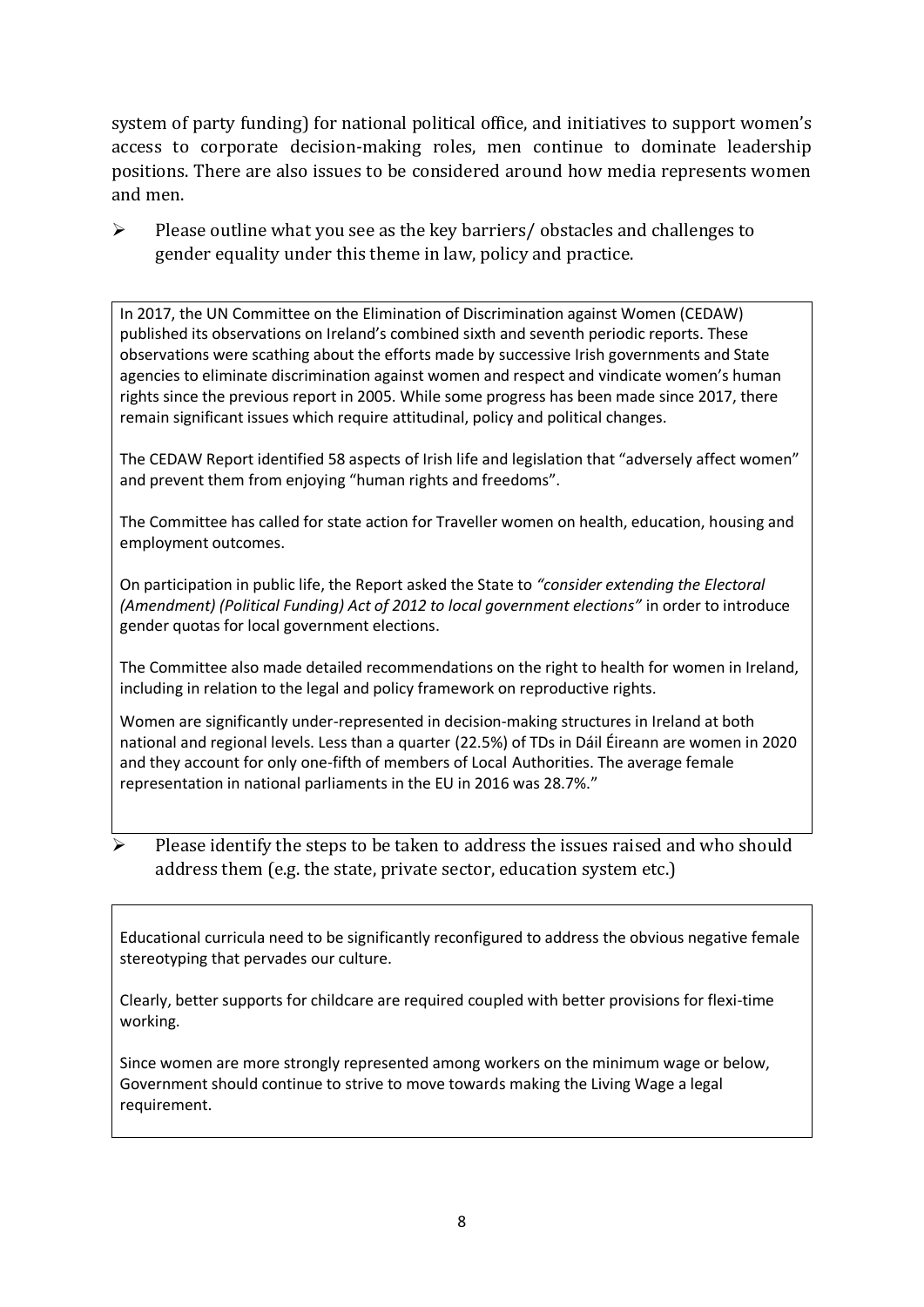# **5. Where does gender inequality impact most?**

To conclude we would be interested in your response to the following question: In which area do you think gender inequality matters most?

Please rank the following in order of importance, 1 being the most important:

|           | Paid work                | 2                       |
|-----------|--------------------------|-------------------------|
| $\bullet$ | Home & family life       | 4                       |
|           | Education                | 6                       |
|           | Politics and public life | $1 \quad$               |
|           | Media                    | 5 <sup>5</sup>          |
|           | Caring for others        | $\overline{\mathbf{3}}$ |
|           | Other - please elaborate |                         |

## ➢ Please outline the reasons for your answer below:

First and foremost, having more equal representation in politics and public life will ensure that the laws, policies, and practices in the country are fully inclusive and are designed in such a way to value the particular needs of both women and men.

Having a sufficient income is paramount to providing for a good quality of life, and provides women and men with more choices in organising all aspects of their lives, from housing, to health, to education and beyond.

Clearly, gender inequality is a marked feature of home and family life and the issue of perceived and actual roles of women in the home needs to be proactively addressed.

Addressing this issue would almost certainly generate new momentum in relation to political participation by women as well as increasing participation at higher management levels in industry, policy administration and service delivery.

There are useful and laudable strategic and policy aspirations already in place. These will only be effective once ingrained cultural and attitudinal gender stereotyping is addressed through education. This will be a long-term project but will not happen without significant impetus by Government working with all of the other social partners.